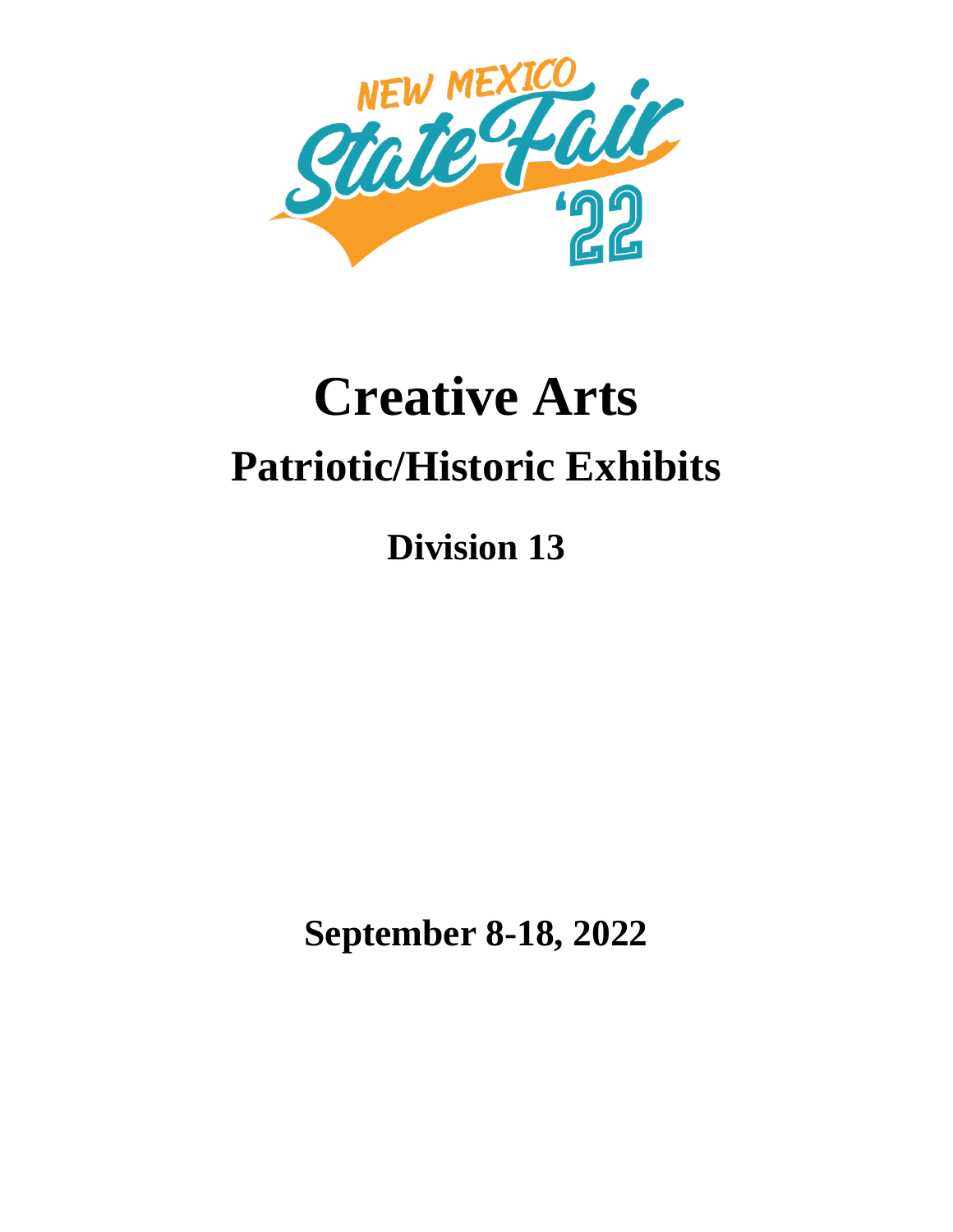#### **Entry Dates**

**FRIDAY, AUGUST 26, 2022 9:00 AM to 5:00 PM SATURDAY, AUGUST 27, 2022 9:00 AM to 5:00 PM**

#### **Entry Fee: \$5.00**

## **Special Rules**

- 1. Entries must be of a patriotic or historical interest and pertain to events, deeds or actions that contributed to the independence of the American Colonies from England or Spain.
- 2. Items may concern past events or be a part of some historical period in American history.
- 3. Entries may also relate to a later development in American or New Mexican history.
- 4. All printed single sheets must be in a picture frame or encased in plastic. Entries must be entered in specific class; otherwise entry will be entered in the miscellaneous class.
- 5. Items previously entered will not be accepted.
- 6. All entries must be of a size that will fit in the show cases 18" x 30".

# **Patriotic/Historic Section 478**

## **Paper Classes 1-6**

- 1. Historical books, Bibles
- 2. Legal documents, wills, decrees, notes, bonds, affidavits
- 3. Letters, journals, diaries, postcards
- 4. Newspapers, pamphlets, magazines, articles
- 5. Paper miscellaneous
- 6. Photographs/albums, pictures, historical brochures/posters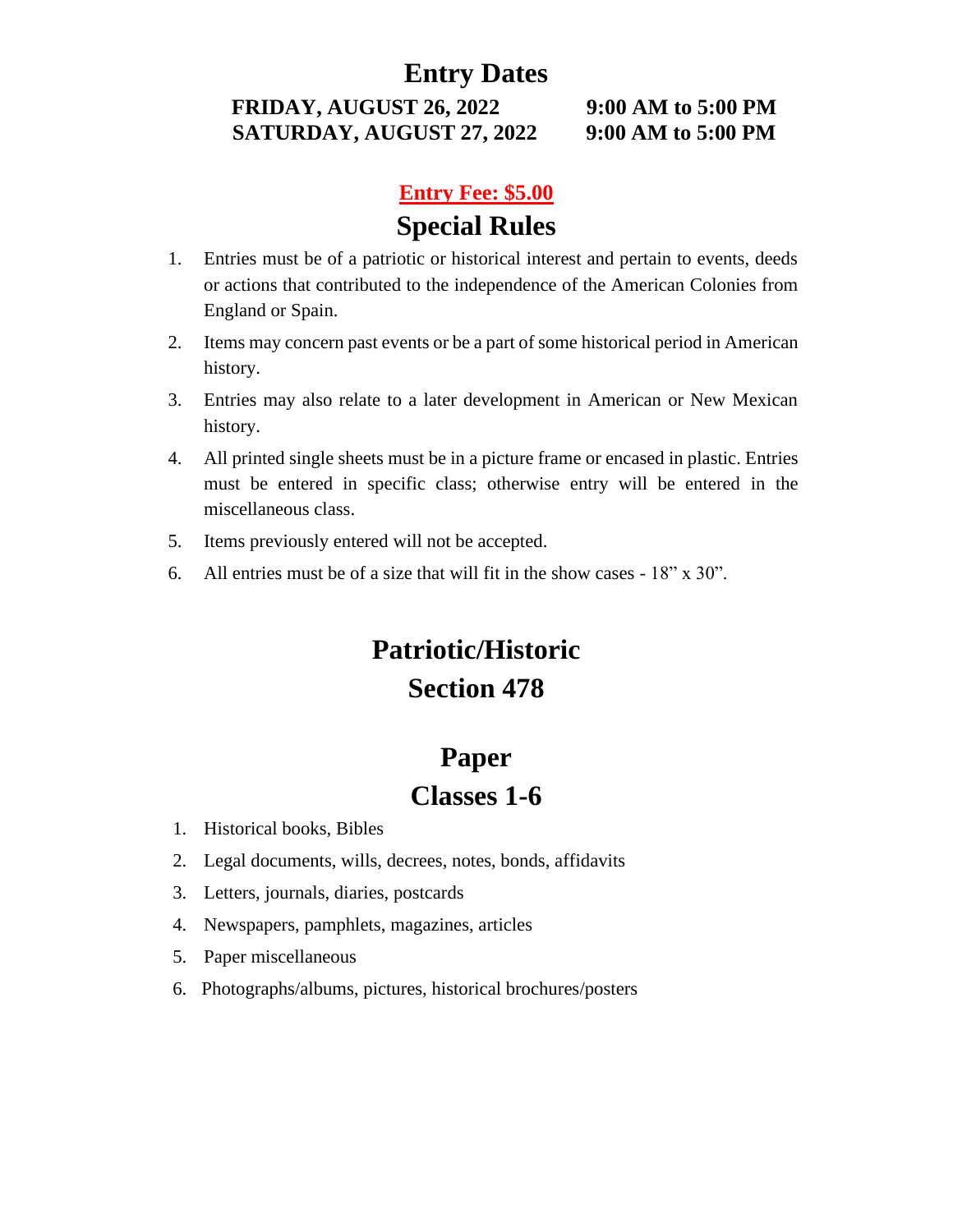## **Military Classes 7- 13**

- 7. All non-US Military articles of foreign origin.
- 8. All varieties of rifles, handguns, shotguns, muskets, flintlocks, matchlocks and accessories.
- 9. Displays of buttons, ribbons and medals, chevrons, insignias, etc.
- 10. Military miscellaneous.
- 11. Military weapons including knives, swords, bayonets, ammunition, bugles, hand grenades, powder horns, powder flasks, etc.
- 12. Paper: Discharges, promotions, death notices, awards, commendations, etc. - under glass or plastic if possible
- 13. Uniforms of U.S. up to and including the Viet Nam War, helmets, flight gear, boots, shoes, etc. - First come-space available

## **Household/Personal Classes 14-19**

- 14. Coins, paper money and tokens
- 15. Flags, banners, pennants, maps
- 16. Home instruments: Clocks, compasses, binoculars, telescopes, sextants, savings banks, toys, stable tools, tack, etc.
- 17. Household items: Cooking utensils, silverware, glassware, china, flatirons, sewing items, cross-stitch samplers, etc.
- 18. Household Personal
- 19. Personal items: Watches, razors, jewelry, items of dress, eyeglasses, toilet articles, dresser sets, etc.